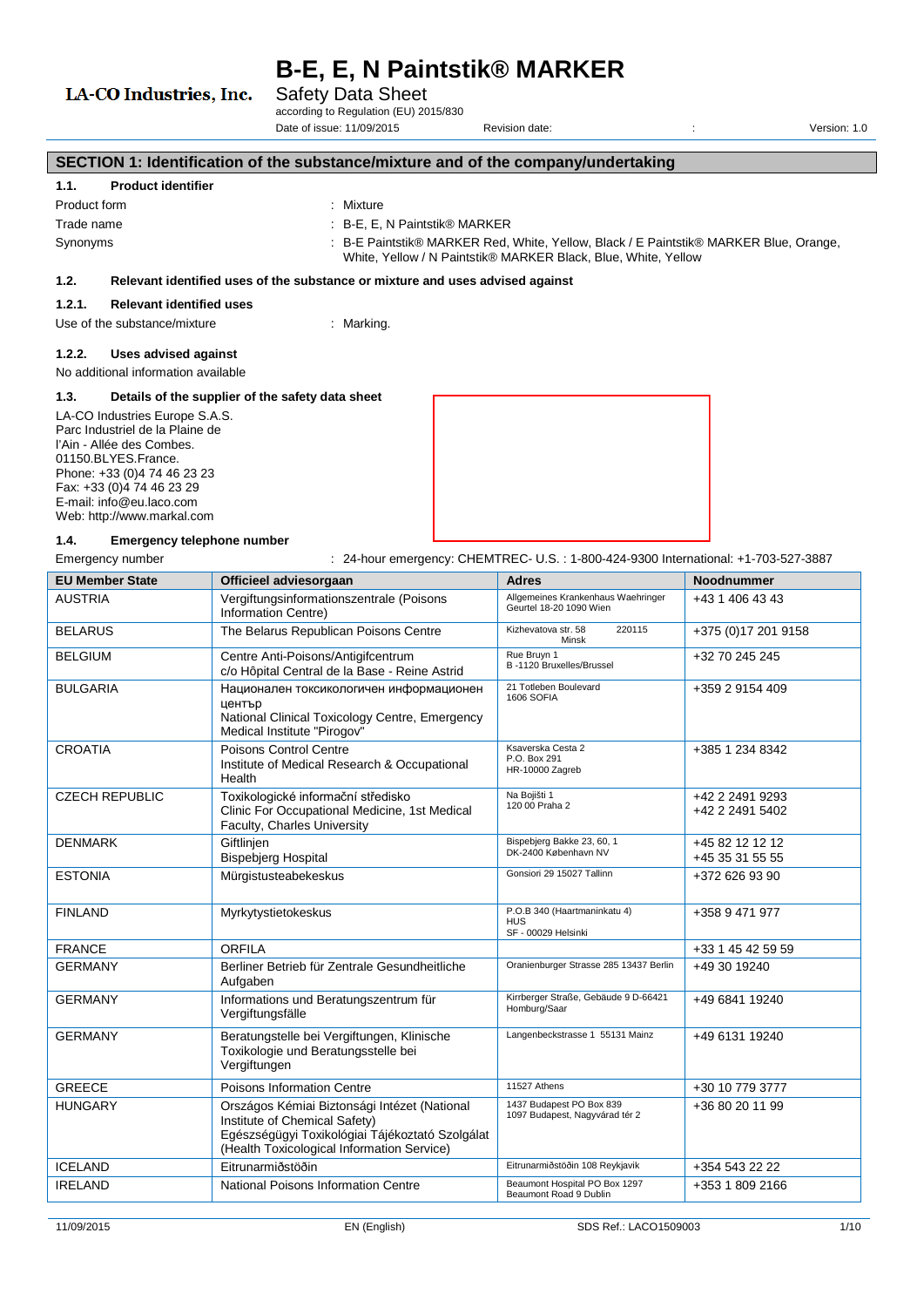# Safety Data Sheet

according to Regulation (EU) 2015/830

| LATVIA             | Valsts Toksikoloģijas centra Saindēšanās un<br>zāļu informācijas centrs                                                                                                  | 2 Hipocrate Street LV 1038 Riga                                      | +371 67 04 24 73                                               |
|--------------------|--------------------------------------------------------------------------------------------------------------------------------------------------------------------------|----------------------------------------------------------------------|----------------------------------------------------------------|
| <b>LITHUANIA</b>   | Apsinuodijimų kontrolės ir informacijos biuras                                                                                                                           | Siltnamiu 29 2043 Vilnius                                            | +370 5 236 20 52/+370 687<br>53 378                            |
| <b>MALTA</b>       | Medicines & Poisons Info Office                                                                                                                                          | Mater Dei Hospital, Msida MSD 2090<br>Malta                          | 25450000                                                       |
| <b>NETHERLANDS</b> | Nationaal Vergiftigingen Informatie Centrum<br>National Institute for Public Health and the<br>Environment, NB this service is only available to<br>health professionals | Huispostnummer B.00.118, PO Box<br>85500<br>3508 GA Utrecht          | +31 30 274 88 88                                               |
| <b>PORTUGAL</b>    | Centro de Informação Antivenenos<br>Instituto Nacional de Emergência Médica (INEM)                                                                                       | Rua Almirante Barroso, 36<br>1000-013 Lisboa                         | 808 250 143 (for use only in<br>Portugal),<br>+351 21 330 3284 |
| <b>ROMANIA</b>     | Biroul pentru Regulamentul Sanitar International<br>si Informare Toxicologica                                                                                            | Str. Dr. Leonte Anastasievici Nr.1-3.<br>Sector 5<br>50463 Bucuresti | +40 21 318 36 06                                               |
| <b>SLOVAKIA</b>    | Národné toxikologické informačné centrum<br>University Hospital Bratislava                                                                                               | Limbová 5<br>833 05 Bratislava                                       | +421 2 54 77 4 166                                             |
| <b>SPAIN</b>       | Servicio de Información Toxicológica<br>Instituto Nacional de Toxicología, Departamento<br>de Madrid                                                                     | Calle Luis Cabrera 9<br>E-28002 Madrid                               | +34 91 562 04 20                                               |
| <b>SWEDEN</b>      | Giftinformationscentralen<br>Swedish Poisons Information Centre, Karolinska<br>Hospital                                                                                  | Box 60 500<br>SE-171 76 Stockholm                                    | +46 8 33 12 31<br>(International) 112 (National)               |
| SWITZERLAND        | Centre Suisse d'Information Toxicologique                                                                                                                                | Freiestrasse 16 Postfach CH-8028<br>Zurich                           | +41 44 251 51 51<br>(International) 145 (National)             |

# **SECTION 2: Hazards identification**

### **2.1. Classification of the substance or mixture**

#### **Classification according to Regulation (EC) No. 1272/2008 [CLP]**

Not classified

#### **Adverse physicochemical, human health and environmental effects**

No additional information available

#### **2.2. Label elements**

#### **Labelling according to Regulation (EC) No. 1272/2008 [CLP]**

EUH-statements : EUH208 - Contains 4-[[4-(aminocarbonyl)phenyl]azo]-N-(2-ethoxyphenyl)-3 hydroxynaphthalene-2-carboxamide, C.I. Pigment Red 170 (naphthol <1%)(2786-76-7). May produce an allergic reaction EUH210 - Safety data sheet available on request

#### **2.3. Other hazards**

PBT: not yet assessed

#### vPvB: not yet assessed

#### **SECTION 3: Composition/information on ingredients**

#### **3.1. Substance**

Not applicable

### **3.2. Mixture**

#### Comments : Only component with health hazards above the applicable thresholds and/or Exposure Limit values are shown.

Exact concentrations are withheld as trade secret.

| <b>Name</b>                                                                                                                                         | <b>Product identifier</b>                | $\frac{9}{6}$ | <b>Classification according to</b><br>Regulation (EC) No. 1272/2008 [CLP] |
|-----------------------------------------------------------------------------------------------------------------------------------------------------|------------------------------------------|---------------|---------------------------------------------------------------------------|
| limestone                                                                                                                                           | (CAS No) 1317-65-3<br>(EC no) 215-279-6  | $20 - 50$     | Not classified                                                            |
| Paraffin waxes and Hydrocarbon waxes                                                                                                                | (CAS No) 8002-74-2<br>(EC no) 232-315-6  | $0 - 40$      | Not classified                                                            |
| titanium dioxide                                                                                                                                    | (CAS No) 13463-67-7<br>(EC no) 236-675-5 | $0 - 35$      | Not classified                                                            |
| Carbon black                                                                                                                                        | (CAS No) 1333-86-4<br>(EC no) 215-609-9  | $0 - 5$       | Carc. 2, H351                                                             |
| 4-[[4-(aminocarbonyl)phenyl]azo]-N-(2-ethoxyphenyl)-3-<br>hydroxynaphthalene-2-carboxamide, C.I. Pigment Red 170<br>(naphthol $\langle 1\% \rangle$ | (CAS No) 2786-76-7<br>(EC no) 220-509-3  | $0 - 5$       | <b>Skin Sens. 1, H317</b>                                                 |
| Aluminum hydroxide                                                                                                                                  | (CAS No) 21645-51-2<br>(EC no) 244-492-7 | $0 - 2$       | Not classified                                                            |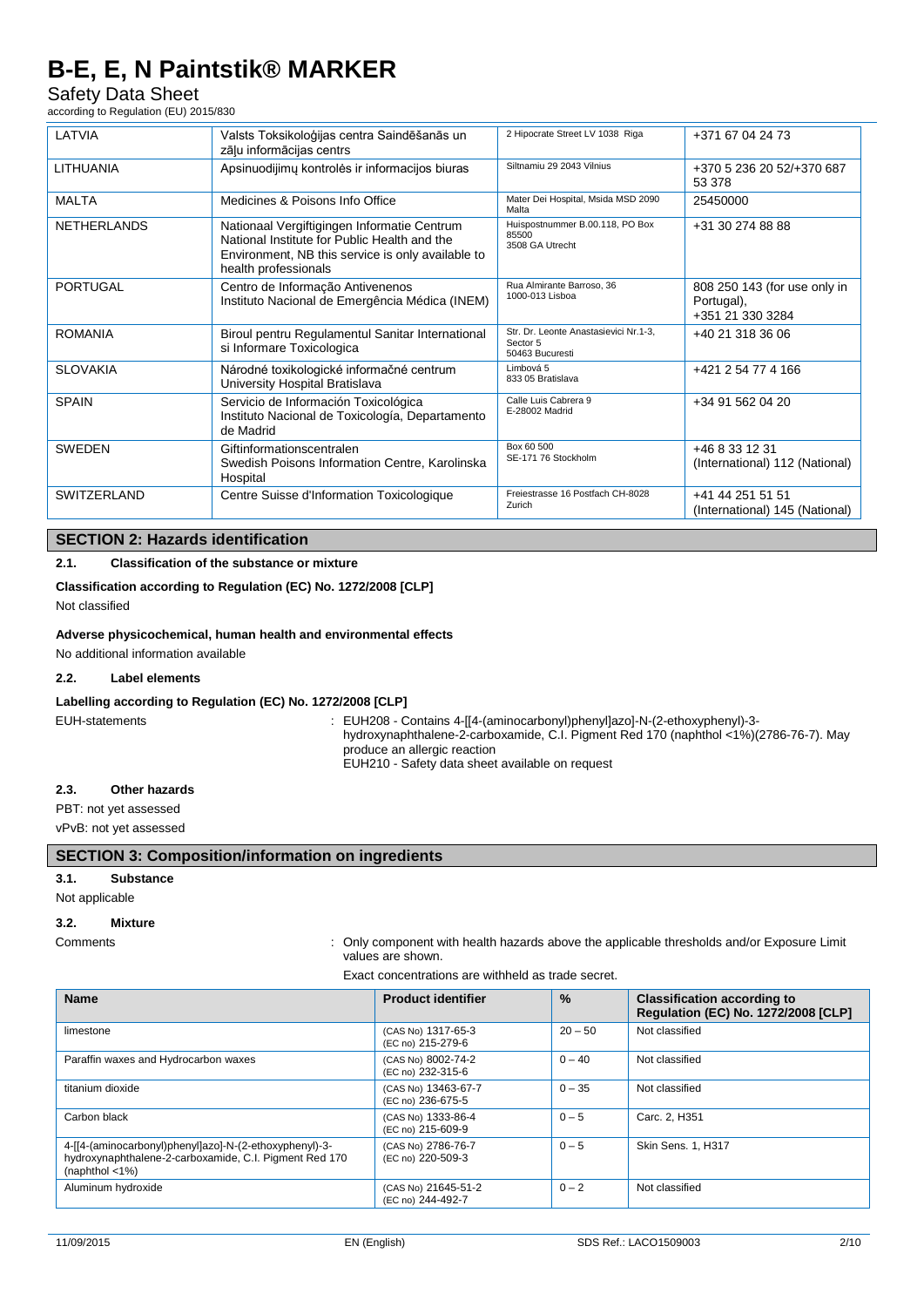# Safety Data Sheet

according to Regulation (EU) 2015/830

| <b>Name</b>        | <b>Product identifier</b>                                              | $\frac{0}{0}$ | <b>Classification according to</b><br>Regulation (EC) No. 1272/2008 [CLP]                                                                                                                                                                                                 |
|--------------------|------------------------------------------------------------------------|---------------|---------------------------------------------------------------------------------------------------------------------------------------------------------------------------------------------------------------------------------------------------------------------------|
| Aluminum oxide     | (CAS No) 1344-28-1<br>(EC no) 215-691-6                                | $0 - 1$       | Not classified                                                                                                                                                                                                                                                            |
| nickel dihydroxide | (CAS No) 12054-48-7<br>(EC no) 235-008-5<br>(EC index no) 028-008-00-X | < 0.1         | Acute Tox. 4 (Oral), H302<br>Acute Tox. 4 (Inhalation:dust, mist), H332<br>Skin Irrit. 2, H315<br>Resp. Sens. 1, H334<br>Skin Sens. 1, H317<br>Muta. 2, H341<br>Carc. 1A. H350i<br>Repr. 1B, H360D<br>STOT RE 1, H372<br>Aquatic Acute 1, H400<br>Aquatic Chronic 1, H410 |

Full text of H-phrases: see section 16

| <b>SECTION 4: First aid measures</b>                                                      |                                                                                                                                                 |  |  |
|-------------------------------------------------------------------------------------------|-------------------------------------------------------------------------------------------------------------------------------------------------|--|--|
| Description of first aid measures<br>4.1.                                                 |                                                                                                                                                 |  |  |
| First-aid measures general                                                                | Never give anything by mouth to an unconscious person.                                                                                          |  |  |
| First-aid measures after inhalation                                                       | Remove person to fresh air and keep comfortable for breathing.                                                                                  |  |  |
| First-aid measures after skin contact                                                     | Wash with plenty of soap and water.                                                                                                             |  |  |
| First-aid measures after eye contact                                                      | In case of contact, immediately flush eyes with plenty of water.                                                                                |  |  |
| First-aid measures after ingestion                                                        | Drink plenty of water.                                                                                                                          |  |  |
| 4.2.<br>Most important symptoms and effects, both acute and delayed                       |                                                                                                                                                 |  |  |
| Symptoms/injuries after inhalation                                                        | : Inhalation of vapours may cause respiratory irritation.                                                                                       |  |  |
| Symptoms/injuries after eye contact                                                       | Direct contact with the eyes is likely to be irritating.                                                                                        |  |  |
| Symptoms/injuries after ingestion                                                         | Diarrhea. Nausea.                                                                                                                               |  |  |
| 4.3.                                                                                      | Indication of any immediate medical attention and special treatment needed                                                                      |  |  |
| No special procedures required.                                                           |                                                                                                                                                 |  |  |
| <b>SECTION 5: Firefighting measures</b>                                                   |                                                                                                                                                 |  |  |
| 5.1.<br><b>Extinguishing media</b>                                                        |                                                                                                                                                 |  |  |
| Suitable extinguishing media<br>Use extinguishing media appropriate for surrounding fire. |                                                                                                                                                 |  |  |
| Unsuitable extinguishing media<br>None known.                                             |                                                                                                                                                 |  |  |
| 5.2.<br>Special hazards arising from the substance or mixture                             |                                                                                                                                                 |  |  |
| Fire hazard                                                                               | Burning produces irritating, toxic and noxious fumes.                                                                                           |  |  |
| <b>Explosion hazard</b>                                                                   | Product is not explosive.                                                                                                                       |  |  |
| 5.3.<br><b>Advice for firefighters</b>                                                    |                                                                                                                                                 |  |  |
| Firefighting instructions                                                                 | Exercise caution when fighting any chemical fire.                                                                                               |  |  |
| Protection during firefighting                                                            | Do not enter fire area without proper protective equipment, including respiratory protection. Use<br>self-contained breathing apparatus. EN469. |  |  |
| <b>SECTION 6: Accidental release measures</b>                                             |                                                                                                                                                 |  |  |
| 6.1.<br>Personal precautions, protective equipment and emergency procedures               |                                                                                                                                                 |  |  |
| General measures                                                                          | : Avoid creating or spreading dust.                                                                                                             |  |  |

| 6.1.1.          | For non-emergency personnel                          |                                                                                              |
|-----------------|------------------------------------------------------|----------------------------------------------------------------------------------------------|
|                 | Protective equipment                                 | : Chemical goggles or safety glasses.                                                        |
|                 | Emergency procedures                                 | : Do not breathe dust.                                                                       |
| 6.1.2.          | For emergency responders                             |                                                                                              |
|                 | Protective equipment                                 | : Chemical goggles or safety glasses.                                                        |
|                 | <b>Emergency procedures</b>                          | : Ventilate area.                                                                            |
| 6.2.            | <b>Environmental precautions</b>                     |                                                                                              |
|                 | Avoid release to the environment.                    |                                                                                              |
| 6.3.            | Methods and material for containment and cleaning up |                                                                                              |
| For containment |                                                      | : Sweep or shovel into suitable containers.                                                  |
|                 | Methods for cleaning up                              | : Sweep spilled substance into containers; if appropriate, moisten first to prevent dusting. |

#### **6.4. Reference to other sections**

Section 7: safe handling. Section 8: personal protective equipment.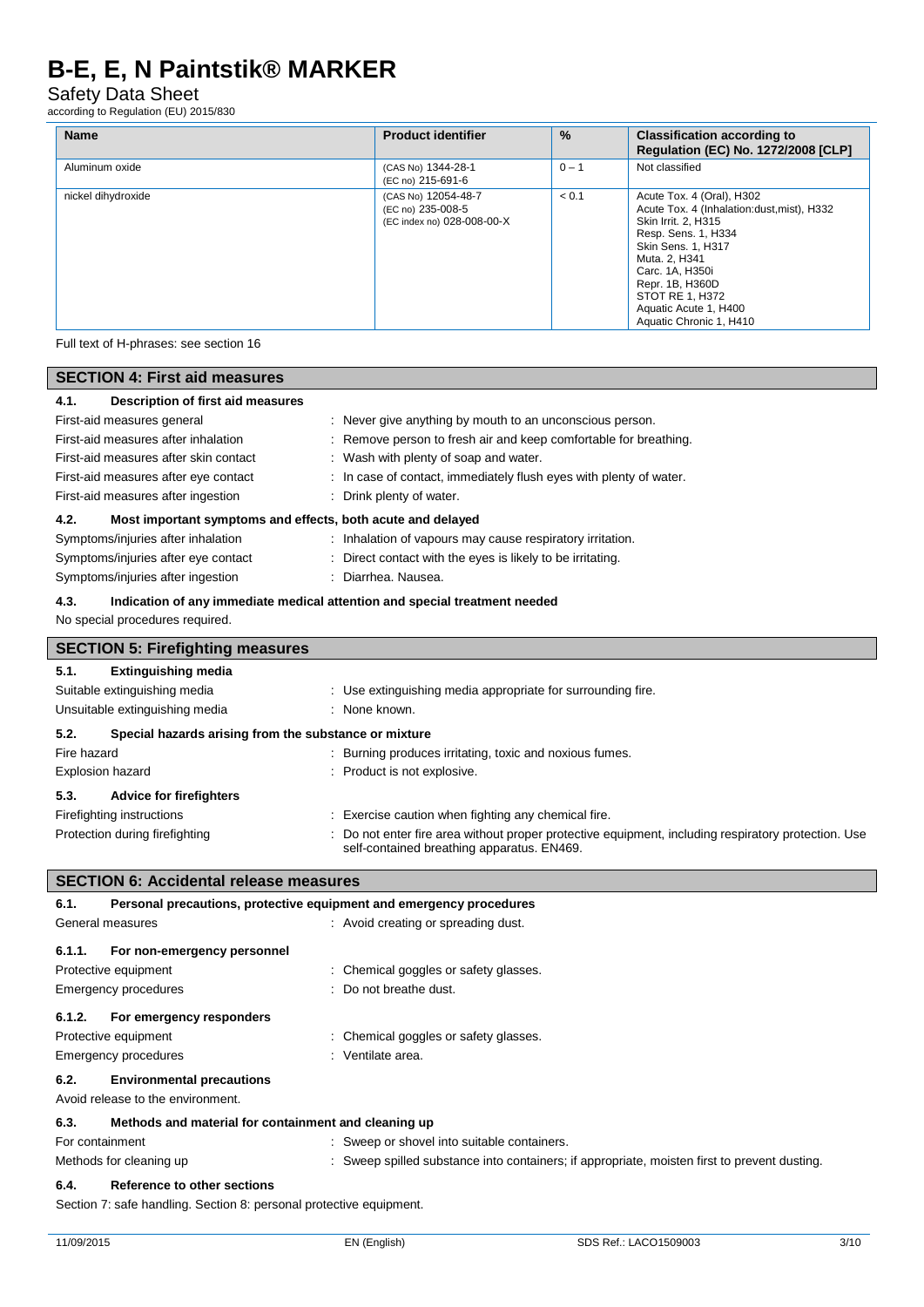Safety Data Sheet

according to Regulation (EU) 2015/830

| <b>SECTION 7: Handling and storage</b>                                                                                                       |                                               |  |
|----------------------------------------------------------------------------------------------------------------------------------------------|-----------------------------------------------|--|
| Precautions for safe handling<br>7.1.                                                                                                        |                                               |  |
| Precautions for safe handling                                                                                                                | : Avoid breathing dust, fume.                 |  |
| Wash hands and other exposed areas with mild soap and water before eating, drinking or<br>Hygiene measures<br>smoking and when leaving work. |                                               |  |
| Conditions for safe storage, including any incompatibilities<br>7.2.                                                                         |                                               |  |
| Incompatible products                                                                                                                        | Strong acids. Strong bases. Strong oxidizers. |  |
| Prohibitions on mixed storage<br>: Incompatible materials.                                                                                   |                                               |  |
| : Store in dry, cool, well-ventilated area.<br>Storage area                                                                                  |                                               |  |
| Specific end use(s)<br>7.3.                                                                                                                  |                                               |  |

Marking.

# **SECTION 8: Exposure controls/personal protection**

| 8.1.<br><b>Control parameters</b> |                                                                 |                                                                                                                                                                      |  |  |
|-----------------------------------|-----------------------------------------------------------------|----------------------------------------------------------------------------------------------------------------------------------------------------------------------|--|--|
| nickel dihydroxide (12054-48-7)   |                                                                 |                                                                                                                                                                      |  |  |
| Finland                           | Huomautus (FI)                                                  | Ni                                                                                                                                                                   |  |  |
| Spain                             | <b>Notes</b>                                                    | C <sub>1</sub>                                                                                                                                                       |  |  |
| Aluminum oxide (1344-28-1)        |                                                                 |                                                                                                                                                                      |  |  |
| Austria                           | $MAK$ (mg/m <sup>3</sup> )                                      | 10 mg/m <sup>3</sup> (gemessen als einatembarer Aerosolanteil)<br>5 mg/m <sup>3</sup> (alveolengängiger Anteil)                                                      |  |  |
| Austria                           | MAK Short time value (mg/m <sup>3</sup> )                       | 20 mg/m <sup>3</sup> (gemessen als einatembarer Aerosolanteil)<br>max. 2x60 min./Schicht<br>10 mg/m <sup>3</sup> (alveolengängiger Anteil) max. 2x60<br>min./Schicht |  |  |
| Belgium                           | Limit value (mg/m <sup>3</sup> )                                | $10$ mg/m <sup>3</sup>                                                                                                                                               |  |  |
| Belgium                           | Remark (BE)                                                     | (oxyde d') (en Al)                                                                                                                                                   |  |  |
| Denmark                           | Grænseværdie (langvarig) (mg/m <sup>3</sup> )                   | 5 mg/m <sup>3</sup> (total)<br>2 mg/m <sup>3</sup> (respirabel)                                                                                                      |  |  |
| Denmark                           | Grænseværdie (kortvarig) (mg/m <sup>3</sup> )                   | 10 mg/m $3$ (total)<br>4 mg/m <sup>3</sup> (respirabel)                                                                                                              |  |  |
| France                            | VME (mg/m <sup>3</sup> )                                        | $10$ mg/m <sup>3</sup>                                                                                                                                               |  |  |
| France                            | Note (FR)                                                       | (respirable aerosol)                                                                                                                                                 |  |  |
| Germany                           | TRGS 900 Occupational exposure limit value (mg/m <sup>3</sup> ) | $3 \text{ mg/m}^3$                                                                                                                                                   |  |  |
| Germany                           | Remark (TRGS 900)                                               | (gemessen als alveolengängiger Staubanteil)                                                                                                                          |  |  |
| Hungary                           | AK-érték                                                        | $6 \text{ mg/m}^3$                                                                                                                                                   |  |  |
| Hungary                           | Megjegyzések (HU)                                               | (respirable aerosol)                                                                                                                                                 |  |  |
| Ireland                           | OEL (8 hours ref) (mg/m <sup>3</sup> )                          | 10 mg/m <sup>3</sup> (total inhalable dust)<br>4 mg/m <sup>3</sup> (respirable dust)                                                                                 |  |  |
| Lithuania                         | IPRV ( $mg/m3$ )                                                | $2 \text{ mg/m}^3$                                                                                                                                                   |  |  |
| Lithuania                         | Remark (LT)                                                     | (alveolinë frakcija. Þiûrëk IX skyriaus 3 pastabà.)                                                                                                                  |  |  |
| Poland                            | NDS (mg/m <sup>3</sup> )                                        | 2.5 mg/m <sup>3</sup> (dymy, pyl calkowity)<br>1.2 mg/m <sup>3</sup> (dymy, pyl respirabilny)                                                                        |  |  |
| Slovakia                          | NPHV (priemerná) (mg/m <sup>3</sup> )                           | 1.5 mg/m <sup>3</sup> (respirabilná frakcia)<br>4 mg/m <sup>3</sup> (inhalovate3⁄4ná frakcia)                                                                        |  |  |
| Spain                             | $VLA-ED$ (mg/m <sup>3</sup> )                                   | $10 \text{ mg/m}^3$                                                                                                                                                  |  |  |
| Sweden                            | nivågränsvärde (NVG) (mg/m <sup>3</sup> )                       | 5 mg/m <sup>3</sup> (inhalable aerosol)<br>2 mg/m <sup>3</sup> (respirable aerosol)                                                                                  |  |  |
| United Kingdom                    | WEL TWA (mg/m <sup>3</sup> )                                    | 10 mg/m <sup>3</sup> (inhalable aerosol)<br>4 mg/m <sup>3</sup> (respirable aerosol)                                                                                 |  |  |
| Norway                            | Grenseverdier (AN) (mg/m <sup>3</sup> )                         | $10 \text{ mg/m}^3$                                                                                                                                                  |  |  |
| Norway                            | Merknader (NO)                                                  | 1)                                                                                                                                                                   |  |  |
| Switzerland                       | $VME$ (mg/m <sup>3</sup> )                                      | $3$ mg/m <sup>3</sup>                                                                                                                                                |  |  |
| Switzerland                       | Remark (CH)                                                     | (respirable aerosol)                                                                                                                                                 |  |  |
| Aluminum hydroxide (21645-51-2)   |                                                                 |                                                                                                                                                                      |  |  |
| Austria                           | MAK (ppm)                                                       | 10 ppm (gemessen als einatembarer Aerosolanteil)<br>5 ppm (alveolengängiger Anteil)                                                                                  |  |  |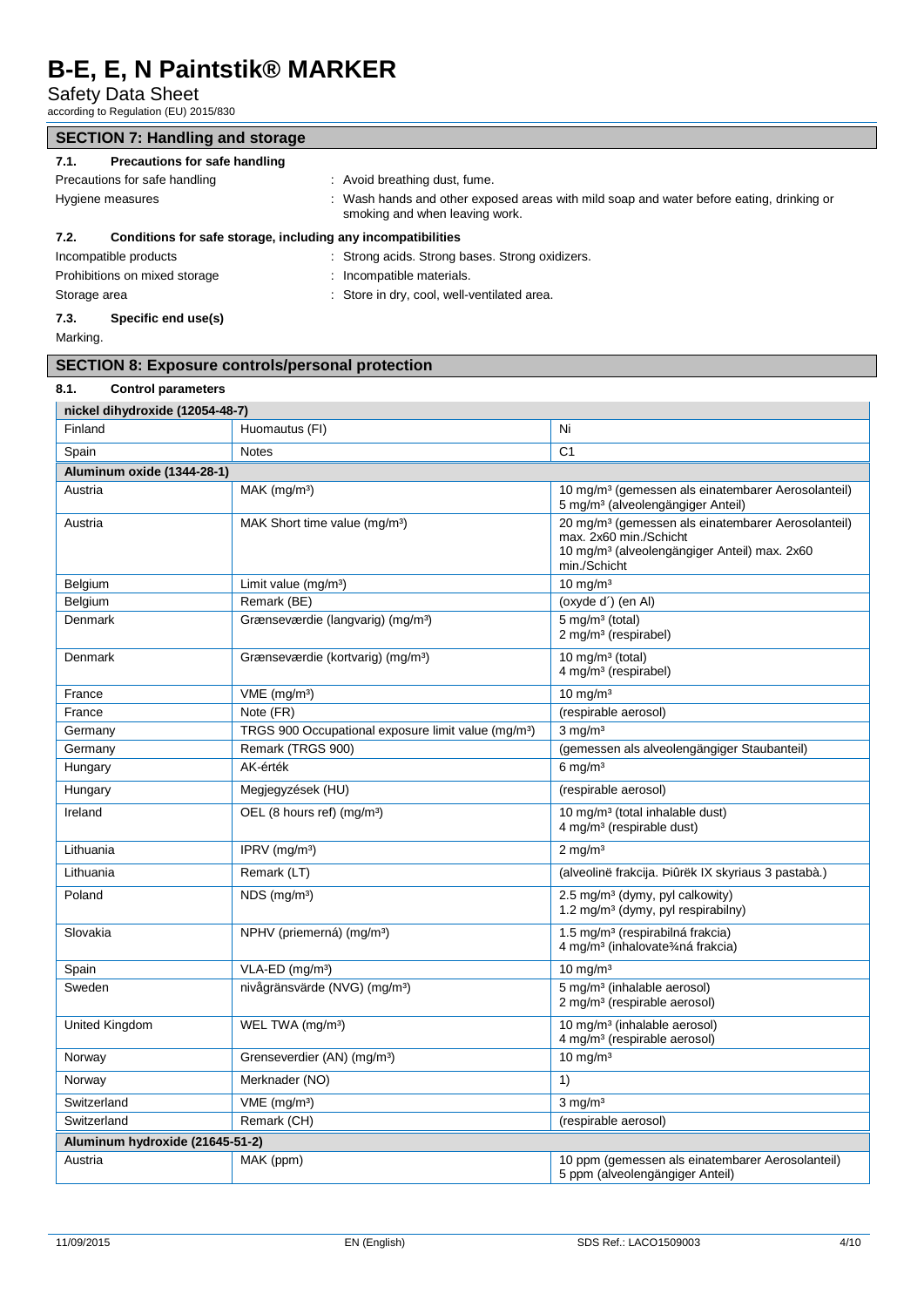Safety Data Sheet

according to Regulation (EU) 2015/830

| Aluminum hydroxide (21645-51-2) |                                                  |                                                                                                                                          |      |
|---------------------------------|--------------------------------------------------|------------------------------------------------------------------------------------------------------------------------------------------|------|
| Austria                         | MAK Short time value (ppm)                       | 20 ppm (gemessen als einatembarer Aerosolanteil)<br>max. 2x60 min./Schicht<br>10 ppm (alveolengängiger Anteil) max. 2x60<br>min./Schicht |      |
| Poland                          | NDS (mg/m <sup>3</sup> )                         | 2.5 mg/m <sup>3</sup> dymy, pyl calkowity<br>1.2 mg/m <sup>3</sup> dymy, pyl respirabilny                                                |      |
| Slovakia                        | NPHV (priemerná) (mg/m <sup>3</sup> )            | 1.5 mg/m <sup>3</sup> (respirabilná frakcia)<br>4 mg/m <sup>3</sup> (inhalovate <sup>3</sup> /4ná frakcia)                               |      |
| Switzerland                     | $VME$ (mg/m <sup>3</sup> )                       | $3$ mg/m <sup>3</sup>                                                                                                                    |      |
| Switzerland                     | Remark (CH)                                      | (alveolengängige Fraktion)                                                                                                               |      |
| titanium dioxide (13463-67-7)   |                                                  |                                                                                                                                          |      |
| Belgium                         | Remark (BE)                                      | (dioxyde de)                                                                                                                             |      |
| Denmark                         | Grænseværdie (kortvarig) (mg/m <sup>3</sup> )    | 12 mg/m $3$                                                                                                                              |      |
| France                          | Note (FR)                                        | inhalable aerosol                                                                                                                        |      |
| Ireland                         | OEL (8 hours ref) (mg/m <sup>3</sup> )           | 10 mg/m <sup>3</sup> total inhalable dust<br>4 mg/m <sup>3</sup> respirable dust                                                         |      |
| Slovakia                        | NPHV (priemerná) (mg/m <sup>3</sup> )            | $5 \text{ mg/m}^3$                                                                                                                       |      |
| Spain                           | VLA-ED (mg/m <sup>3</sup> )                      | $10 \text{ mg/m}^3$                                                                                                                      |      |
| Spain                           | <b>Notes</b>                                     | inhalable aerosol                                                                                                                        |      |
| Sweden                          | nivågränsvärde (NVG) (mg/m <sup>3</sup> )        | $5 \text{ mg/m}^3$                                                                                                                       |      |
| Sweden                          | Anmärkning (SE)                                  | total dust, 1                                                                                                                            |      |
| United Kingdom                  | WEL TWA (mg/m <sup>3</sup> )                     | 10 mg/m <sup>3</sup> inhalable aerosol<br>4 mg/m <sup>3</sup> respirable aerosol                                                         |      |
| Switzerland                     | Remark (CH)                                      | (respirable aerosol)                                                                                                                     |      |
| limestone (1317-65-3)           |                                                  |                                                                                                                                          |      |
| Belgium                         | Remark (BE)                                      | (carbonate de)                                                                                                                           |      |
| Hungary                         | Megjegyzések (HU)                                | inhalable aerosol                                                                                                                        |      |
| Ireland                         | OEL (8 hours ref) (mg/m <sup>3</sup> )           | 10 mg/m <sup>3</sup> total inhalable dust<br>4 mg/m <sup>3</sup> respirable dust                                                         |      |
| Spain                           | VLA-ED (mg/m <sup>3</sup> )                      | $10 \text{ mg/m}^3$                                                                                                                      |      |
| Spain                           | <b>Notes</b>                                     | inhalable aerosol                                                                                                                        |      |
| United Kingdom                  | WEL TWA (mg/m <sup>3</sup> )                     | 10 mg/m <sup>3</sup> (total dust)<br>4 mg/m <sup>3</sup> (respirable dust)                                                               |      |
| Switzerland                     | Remark (CH)                                      | (respirable aerosol)                                                                                                                     |      |
| Carbon black (1333-86-4)        |                                                  |                                                                                                                                          |      |
| Belgium                         | Limit value (mg/m <sup>3</sup> )                 | $3.5 \text{ mg/m}^3$                                                                                                                     |      |
| Denmark                         | Grænseværdie (langvarig) (mg/m <sup>3</sup> )    | $3.5 \text{ mg/m}^3$                                                                                                                     |      |
| Denmark                         | Anmærkninger (DK)                                | K                                                                                                                                        |      |
| Finland                         | HTP-arvo (8h) (mg/m <sup>3</sup> )               | $3.5 \text{ mg/m}^3$                                                                                                                     |      |
| Finland                         | HTP-arvo (15 min)                                | $7$ mg/m <sup>3</sup>                                                                                                                    |      |
| France                          | $VME$ (mg/m <sup>3</sup> )                       | $3.5 \text{ mg/m}^3$                                                                                                                     |      |
| Ireland                         | OEL (8 hours ref) (mg/m <sup>3</sup> )           | $3.5 \text{ mg/m}^3$                                                                                                                     |      |
| Ireland                         | OEL (15 min ref) (mg/m3)                         | $7$ mg/m $3$                                                                                                                             |      |
| Spain                           | VLA-ED (mg/m <sup>3</sup> )                      | $3.5 \text{ mg/m}^3$                                                                                                                     |      |
| Sweden                          | nivågränsvärde (NVG) (mg/m <sup>3</sup> )        | $3$ mg/m <sup>3</sup>                                                                                                                    |      |
| United Kingdom                  | Local name                                       | Carbon black                                                                                                                             |      |
| United Kingdom                  | WEL TWA (mg/m <sup>3</sup> )                     | $3.5 \text{ mg/m}^3$                                                                                                                     |      |
| <b>United Kingdom</b>           | WEL STEL (mg/m <sup>3</sup> )                    | $7$ mg/m $3$                                                                                                                             |      |
| Norway                          | Grenseverdier (AN) (mg/m <sup>3</sup> )          | $3.5 \text{ mg/m}^3$                                                                                                                     |      |
|                                 | Paraffin waxes and Hydrocarbon waxes (8002-74-2) |                                                                                                                                          |      |
| Belgium                         | Remark (BE)                                      | (cire de) (fumées)                                                                                                                       |      |
| Poland                          | Remark (PL)                                      | dymy                                                                                                                                     |      |
| Slovakia                        | NPHV (priemerná) (mg/m <sup>3</sup> )            | $2$ mg/m <sup>3</sup>                                                                                                                    |      |
| Spain                           | VLA-ED (mg/m <sup>3</sup> )                      | $2$ mg/m <sup>3</sup>                                                                                                                    |      |
| United Kingdom                  | Remark (WEL)                                     | (fume)                                                                                                                                   |      |
| Switzerland                     | Remark (CH)                                      | (alveolengängiger Staub)                                                                                                                 |      |
| 11/09/2015                      | EN (English)                                     | SDS Ref.: LACO1509003                                                                                                                    | 5/10 |

 $\overline{1}$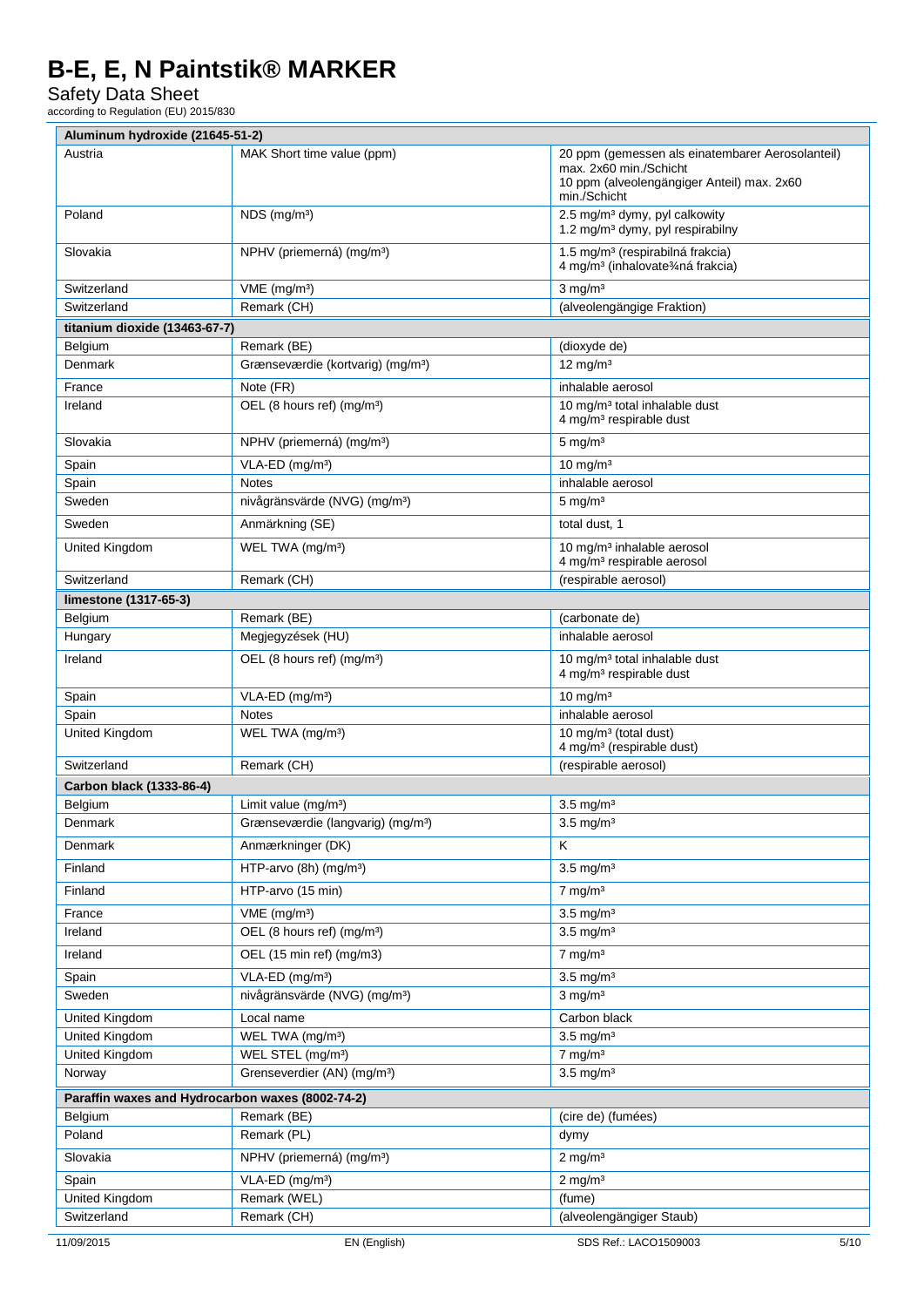Safety Data Sheet

according to Regulation (EU) 2015/830

#### **8.2. Exposure controls**

| Appropriate engineering controls | : Avoid dispersal of dust in the air (ie, clearing dust surfaces with compressed air). Eyewash<br>stations. Ensure good ventilation of the work station. |
|----------------------------------|----------------------------------------------------------------------------------------------------------------------------------------------------------|
| Personal protective equipment    | : Avoid all unnecessary exposure.                                                                                                                        |
| Hand protection                  | : None under normal use.                                                                                                                                 |
| Eye protection                   | : In case of dust production: protective goggles. EN166.                                                                                                 |
| Respiratory protection           | : In case of inadequate ventilation wear respiratory protection. Wear appropriate mask. EN<br>12083.                                                     |
| Other information                | : Do not eat, drink or smoke when using this product.                                                                                                    |

#### **SECTION 9: Physical and chemical properties**

| 9.1.<br>Information on basic physical and chemical properties |                             |
|---------------------------------------------------------------|-----------------------------|
| Physical state                                                | : Solid                     |
| Appearance                                                    | A solid crayon-like marker. |
| Colour                                                        | : Variable.                 |
| Odour                                                         | Oily.                       |
| Odour threshold                                               | No data available           |
| рH                                                            | No data available           |
| Relative evaporation rate (butyl acetate=1)                   | No data available           |
| Melting point                                                 | No data available           |
| Freezing point                                                | No data available           |
| Boiling point                                                 | No data available           |
| Flash point                                                   | No data available           |
| Auto-ignition temperature                                     | No data available           |
| Decomposition temperature                                     | No data available           |
| Flammability (solid, gas)                                     | No data available           |
| Vapour pressure                                               | No data available           |
| Relative vapour density at 20 °C                              | No data available           |
| Relative density                                              | No data available           |
| Solubility                                                    | No data available           |
| Log Pow                                                       | No data available           |
| Viscosity, kinematic                                          | No data available           |
| Viscosity, dynamic                                            | No data available           |
| <b>Explosive properties</b>                                   | No data available           |
| Oxidising properties                                          | No data available           |
| <b>Explosive limits</b>                                       | No data available           |
| 9.2.<br><b>Other information</b>                              |                             |
| VOC content                                                   | $: 0 \%$                    |
|                                                               |                             |

## **SECTION 10: Stability and reactivity**

**10.1. Reactivity**

No dangerous reactions known.

#### **10.2. Chemical stability**

Stable under normal conditions.

#### **10.3. Possibility of hazardous reactions**

Hazardous polymerization will not occur.

#### **10.4. Conditions to avoid**

None known.

#### **10.5. Incompatible materials**

Strong acids. Strong bases. Strong oxidizers.

#### **10.6. Hazardous decomposition products**

Thermal decomposition generates : Carbon oxides (CO, CO2). Burning produces irritating, toxic and noxious fumes.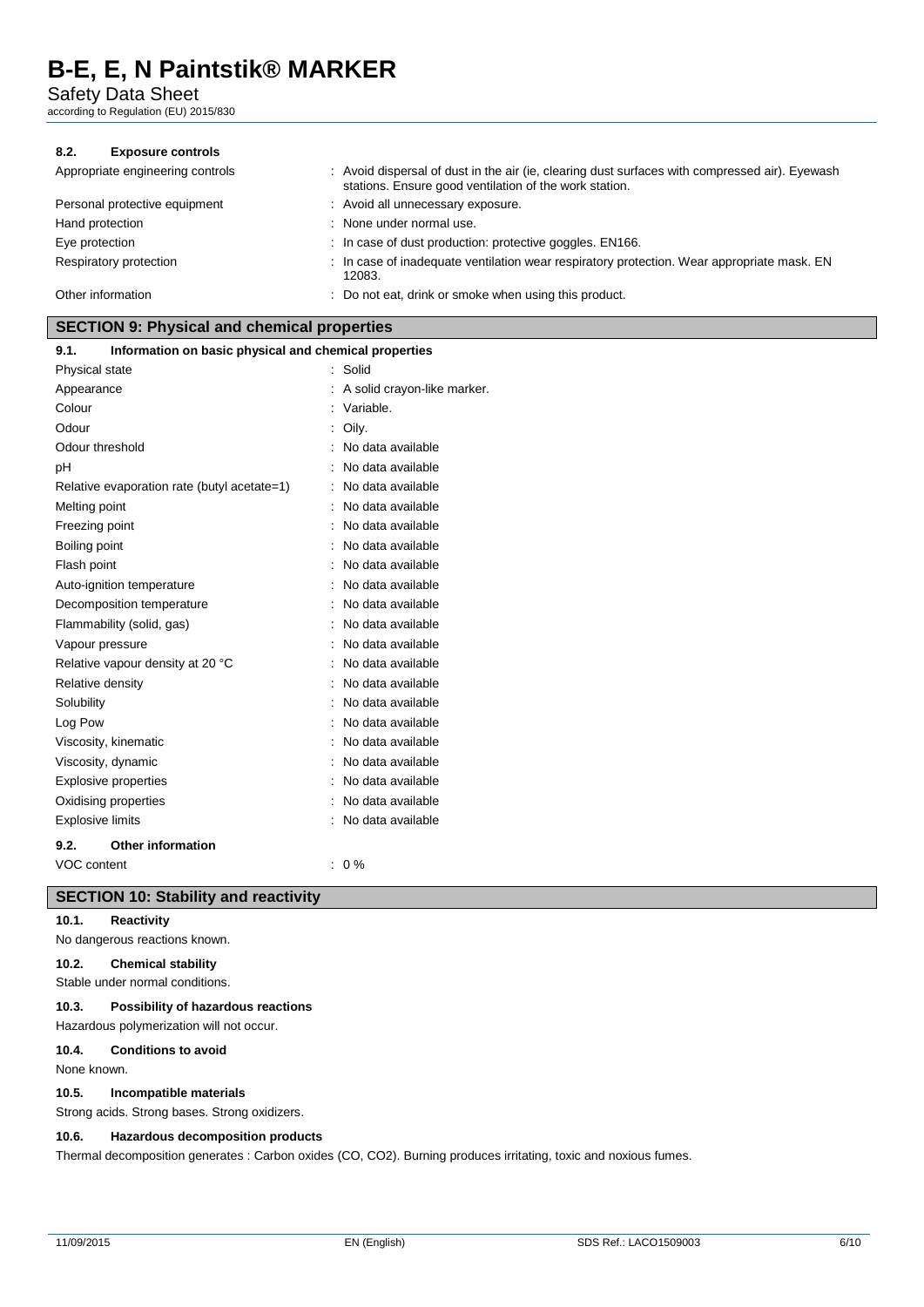Safety Data Sheet

according to Regulation (EU) 2015/830

| according to Regulation (EU) 2015/830                                                                                                            |                                                              |  |  |
|--------------------------------------------------------------------------------------------------------------------------------------------------|--------------------------------------------------------------|--|--|
| <b>SECTION 11: Toxicological information</b>                                                                                                     |                                                              |  |  |
| 11.1.<br>Information on toxicological effects                                                                                                    |                                                              |  |  |
| <b>Acute toxicity</b><br>: Not classified                                                                                                        |                                                              |  |  |
| nickel dihydroxide (12054-48-7)                                                                                                                  |                                                              |  |  |
| LD50 oral rat                                                                                                                                    | 1515 mg/kg                                                   |  |  |
| LD50 dermal rat                                                                                                                                  | $> 2$ g/kg                                                   |  |  |
| LC50 inhalation rat (mg/l)                                                                                                                       | 1200 mg/m <sup>3</sup> 4 h                                   |  |  |
| ATE CLP (oral)                                                                                                                                   | 1515.000 mg/kg bodyweight                                    |  |  |
| ATE CLP (dust, mist)                                                                                                                             | 1.500 mg/l/4h                                                |  |  |
| Aluminum oxide (1344-28-1)                                                                                                                       |                                                              |  |  |
| LD50 oral rat                                                                                                                                    | > 15900 mg/kg                                                |  |  |
| LC50 inhalation rat (mg/l)                                                                                                                       | 7.6 mg/l/4h                                                  |  |  |
| ATE CLP (vapours)                                                                                                                                | 7.600 mg/l/4h                                                |  |  |
| ATE CLP (dust, mist)                                                                                                                             | 7.600 mg/l/4h                                                |  |  |
| titanium dioxide (13463-67-7)                                                                                                                    |                                                              |  |  |
| LD50 oral rat                                                                                                                                    | > 5000 mg/kg                                                 |  |  |
| LC50 inhalation rat (mg/l)                                                                                                                       | $> 6.82$ mg/l/4h                                             |  |  |
| limestone (1317-65-3)                                                                                                                            |                                                              |  |  |
| LD50 oral rat                                                                                                                                    | 6450 mg/kg                                                   |  |  |
| ATE CLP (oral)                                                                                                                                   | 6450.000 mg/kg bodyweight                                    |  |  |
|                                                                                                                                                  |                                                              |  |  |
| 4-[[4-(aminocarbonyl)phenyl]azo]-N-(2-ethoxyphenyl)-3-hydroxynaphthalene-2-carboxamide, C.I. Pigment Red 170 (naphthol <1%)<br>$(2786 - 76 - 7)$ |                                                              |  |  |
| LD50 oral rat                                                                                                                                    | > 15000 mg/kg                                                |  |  |
| LC50 inhalation rat (mg/l)                                                                                                                       | > 1580 mg/m <sup>3</sup> 4 h                                 |  |  |
| Carbon black (1333-86-4)                                                                                                                         |                                                              |  |  |
| LD50 oral rat                                                                                                                                    | > 8000 mg/kg                                                 |  |  |
| LC50 inhalation rat (mg/l)                                                                                                                       | $> 4.6$ mg/m <sup>3</sup> 4 h                                |  |  |
| Paraffin waxes and Hydrocarbon waxes (8002-74-2)                                                                                                 |                                                              |  |  |
| LD50 oral rat                                                                                                                                    | > 5000 mg/kg No mortality observed                           |  |  |
| LD50 dermal rat                                                                                                                                  | > 2000 mg/kg No mortality observed                           |  |  |
| <b>Skin corrosion/irritation</b>                                                                                                                 | : Not classified                                             |  |  |
| Serious eye damage/irritation                                                                                                                    | : Not classified                                             |  |  |
| Respiratory or skin sensitisation                                                                                                                | : Not classified.                                            |  |  |
| Germ cell mutagenicity                                                                                                                           | : Not classified                                             |  |  |
| Carcinogenicity                                                                                                                                  | : Not classified.                                            |  |  |
| nickel dihydroxide (12054-48-7)                                                                                                                  |                                                              |  |  |
| NOAEL (chronic, oral, animal/male, 2 years)                                                                                                      | 2.2 mg/kg bodyweight read across Nickel Sulphate Hexahydrate |  |  |
| NOAEL (chronic, oral, animal/female, 2 years)                                                                                                    | 2.2 mg/kg bodyweight read across Nickel Sulphate Hexahydrate |  |  |
| titanium dioxide (13463-67-7)                                                                                                                    |                                                              |  |  |
| NOAEL (chronic, oral, animal/male, 2 years)                                                                                                      | 5 mg/kg bodyweight rat                                       |  |  |
| <b>Reproductive toxicity</b>                                                                                                                     | : Not classified                                             |  |  |
| Specific target organ toxicity (single<br>exposure)                                                                                              | : Not classified                                             |  |  |
| Specific target organ toxicity (repeated<br>exposure)                                                                                            | : Not classified                                             |  |  |
| <b>Aspiration hazard</b>                                                                                                                         | : Not classified                                             |  |  |
| <b>SECTION 12: Ecological information</b>                                                                                                        |                                                              |  |  |

**12.1. Toxicity**

| nickel dihydroxide (12054-48-7) |                 |  |  |  |
|---------------------------------|-----------------|--|--|--|
| LC50 fish 1                     | 15.3 mg/l 96 h  |  |  |  |
| EC50 Daphnia 1                  | > 200 µg/l 48 h |  |  |  |
| Aluminum oxide (1344-28-1)      |                 |  |  |  |
| EC50 Daphnia 1                  | $> 1470$ mg/l   |  |  |  |
| NOEC (acute)                    | $> 50$ mg/l     |  |  |  |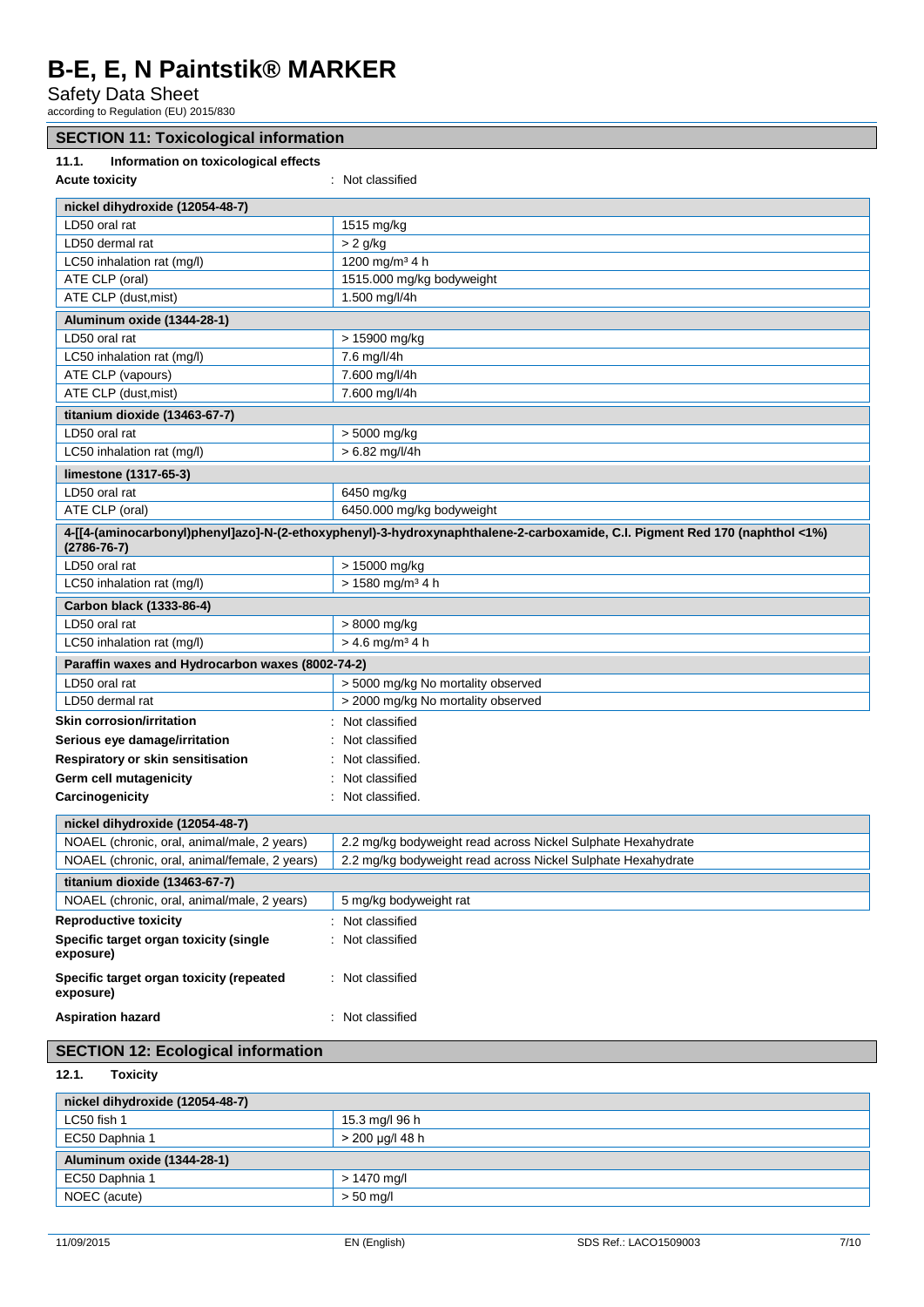# Safety Data Sheet

according to Regulation (EU) 2015/830

| limestone (1317-65-3)                                                                                                                                           |                 |  |  |  |
|-----------------------------------------------------------------------------------------------------------------------------------------------------------------|-----------------|--|--|--|
| LC50 fish 1                                                                                                                                                     | $> 200$ mg/l    |  |  |  |
| 4% 4-170 4-170 (naphthol <1%) 4-174 (aminocarbonyl)phenyl]azo]-N-(2-ethoxyphenyl)-3-hydroxynaphthalene-2-carboxamide, C.I. Pigment Red 170<br>$(2786 - 76 - 7)$ |                 |  |  |  |
| LC50 fish 1                                                                                                                                                     | > 500 mg/l 96 h |  |  |  |
| EC50 Daphnia 1                                                                                                                                                  | > 110 ma/l 48 h |  |  |  |
| Paraffin waxes and Hydrocarbon waxes (8002-74-2)                                                                                                                |                 |  |  |  |
| LC50 fish 1                                                                                                                                                     | $> 1000$ ma/l   |  |  |  |

#### **12.2. Persistence and degradability**

| nickel dihydroxide (12054-48-7)                                                                                                                  |                            |  |  |  |
|--------------------------------------------------------------------------------------------------------------------------------------------------|----------------------------|--|--|--|
| Persistence and degradability<br>Not readily biodegradable.                                                                                      |                            |  |  |  |
| limestone (1317-65-3)                                                                                                                            |                            |  |  |  |
| Persistence and degradability<br>Not readily biodegradable.                                                                                      |                            |  |  |  |
| 4-[[4-(aminocarbonyl)phenyl]azo]-N-(2-ethoxyphenyl)-3-hydroxynaphthalene-2-carboxamide, C.I. Pigment Red 170 (naphthol <1%)<br>$(2786 - 76 - 7)$ |                            |  |  |  |
| Persistence and degradability                                                                                                                    | Not readily biodegradable. |  |  |  |
| Biodegradation                                                                                                                                   | $0\%28d$                   |  |  |  |
| Carbon black (1333-86-4)                                                                                                                         |                            |  |  |  |
| Persistence and degradability                                                                                                                    | Not readily biodegradable. |  |  |  |
| <b>Bioaccumulative potential</b><br>12.3.                                                                                                        |                            |  |  |  |

| nickel dihydroxide (12054-48-7)                                                                                                                                 |         |  |  |
|-----------------------------------------------------------------------------------------------------------------------------------------------------------------|---------|--|--|
| BCF fish 1<br>600 - 26500 whole body d.w.; 0 to 26 day exposure                                                                                                 |         |  |  |
| limestone (1317-65-3)                                                                                                                                           |         |  |  |
| Bioaccumulative potential<br>Does not biaccumulate significantly.                                                                                               |         |  |  |
| 4% 4-170 4-170 (naphthol <1%) 4-1[4-(aminocarbonyl)phenyl]azo]-N-(2-ethoxyphenyl)-3-hydroxynaphthalene-2-carboxamide, C.I. Pigment Red 170<br>$(2786 - 76 - 7)$ |         |  |  |
| BCF fish 1                                                                                                                                                      | 53 I/kg |  |  |
| Log Pow                                                                                                                                                         | 1.28    |  |  |

#### **12.4. Mobility in soil**

No additional information available

#### **12.5. Results of PBT and vPvB assessment**

| B-E, E, N Paintstik® MARKER |  |
|-----------------------------|--|
| PBT: not yet assessed       |  |
| vPvB: not yet assessed      |  |

### **12.6. Other adverse effects**

No additional information available

### **SECTION 13: Disposal considerations**

#### **13.1. Waste treatment methods**

Waste disposal recommendations : Dispose in a safe manner in accordance with local/national regulations.

### **SECTION 14: Transport information**

|                   | In accordance with ADR / RID / IMDG / IATA / ADN          |
|-------------------|-----------------------------------------------------------|
| 14.1.             | UN number                                                 |
|                   | Not considered a dangerous good for transport regulations |
| 14.2.             | UN proper shipping name                                   |
|                   | Proper Shipping Name (ADR)                                |
| 14.3.             | Transport hazard class(es)                                |
| Not applicable    |                                                           |
|                   | 14.4. Packing group                                       |
| Not applicable    |                                                           |
| 14.5.             | <b>Environmental hazards</b>                              |
| Other information | : No supplementary information available.                 |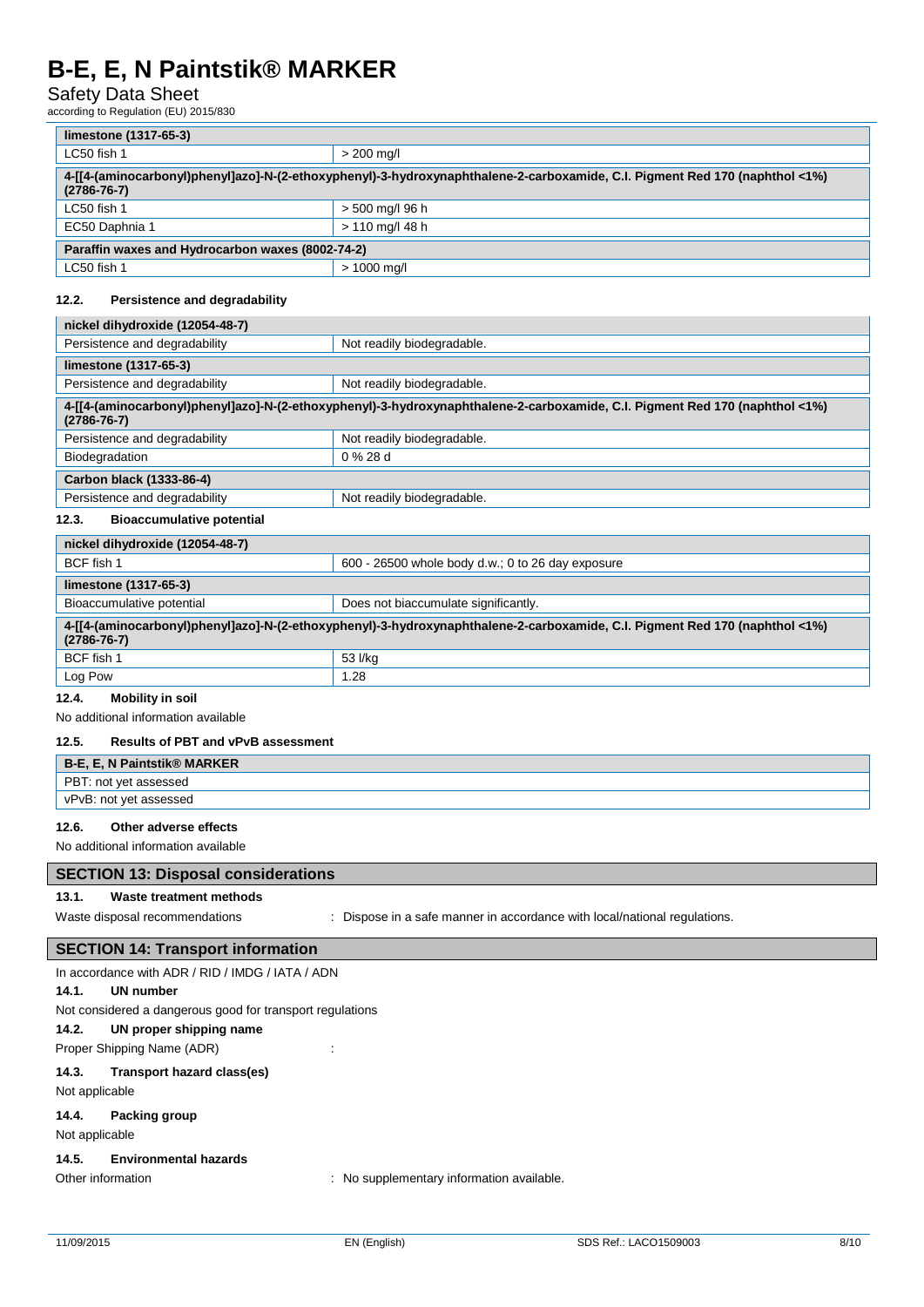### Safety Data Sheet

according to Regulation (EU) 2015/830

#### **14.6. Special precautions for user**

**14.6.1. Overland transport**

No additional information available

#### **14.6.2. Transport by sea**

No additional information available

### **14.6.3. Inland waterway transport**

Carriage prohibited (ADN) : No

#### **14.7. Transport in bulk according to Annex II of MARPOL 73/78 and the IBC Code**

Not applicable

#### **SECTION 15: Regulatory information**

**15.1. Safety, health and environmental regulations/legislation specific for the substance or mixture**

#### **15.1.1. EU-Regulations**

| Contains no REACH substances with Annex XVII restrictions |                  |
|-----------------------------------------------------------|------------------|
| Contains no substance on the REACH candidate list         |                  |
| Contains no REACH Annex XIV substances                    |                  |
| VOC content                                               | $\therefore$ 0 % |

#### **15.1.2. National regulations**

#### **Germany**

| Water hazard class (WGK) | $\therefore$ 1 - low hazard to waters                                                                                   |
|--------------------------|-------------------------------------------------------------------------------------------------------------------------|
| WGK remark               | : Classification based on the components in compliance with Verwaltungs vorschrift<br>wassergefährdender Stoffe (VwVwS) |

#### **15.2. Chemical safety assessment**

No chemical safety assessment has been carried out

### **SECTION 16: Other information**

according to Regulation (EU) 2015/830 Indication of changes: Original Document.

#### Abbreviations and acronyms:

|  | ATE: Acute Toxicity Estimate                                                                |  |  |  |
|--|---------------------------------------------------------------------------------------------|--|--|--|
|  | CAS (Chemical Abstracts Service) number                                                     |  |  |  |
|  | CLP: Classification, Labelling, Packaging.                                                  |  |  |  |
|  | EC50: Environmental Concentration associated with a response by 50% of the test population. |  |  |  |
|  | GHS: Globally Harmonized System (of Classification and Labeling of Chemicals).              |  |  |  |
|  | LD50: Lethal Dose for 50% of the test population                                            |  |  |  |
|  | OSHA: Occupational Safety & Health Administration                                           |  |  |  |
|  | PBT: Persistent, Bioaccumulative, Toxic                                                     |  |  |  |
|  | <b>TWA: Time Weighted Average</b>                                                           |  |  |  |
|  | <b>TSCA: Toxic Substances Control Act</b>                                                   |  |  |  |

| Data sources                            |          | ESIS (European chemincal Substances Information System; accessed at:<br>http://esis.jrc.ec.europa.eu/index.php?PGM=cla.                                                                                                                                                                |  |  |
|-----------------------------------------|----------|----------------------------------------------------------------------------------------------------------------------------------------------------------------------------------------------------------------------------------------------------------------------------------------|--|--|
|                                         |          | European Chemicals Agency (ECHA) C&L Inventory database. Accessed at<br>http://echa.europa.eu/web/quest/information-on-chemicals/cl-inventory-database.                                                                                                                                |  |  |
|                                         |          | Krister Forsberg and S.Z. Mansdorf, "Quick Selection Guide to Chemical Protective Clothing",<br>Fifth Edition.                                                                                                                                                                         |  |  |
|                                         | edition. | National Fire Protection Association. Fire Protection Guide to Hazardous Materials; 10th                                                                                                                                                                                               |  |  |
|                                         |          | REGULATION (EC) No 1272/2008 OF THE EUROPEAN PARLIAMENT AND OF THE<br>COUNCIL of 16 December 2008 on classification, labelling and packaging of substances and<br>mixtures, amending and repealing Directives 67/548/EEC and 1999/45/EC, and amending<br>Regulation (EC) No 1907/2006. |  |  |
| Other information                       | None.    |                                                                                                                                                                                                                                                                                        |  |  |
| Full text of R-, H- and EUH-statements: |          |                                                                                                                                                                                                                                                                                        |  |  |
| Acute Tox. 4 (Inhalation: dust, mist)   |          | Acute toxicity (inhalation: dust, mist) Category 4                                                                                                                                                                                                                                     |  |  |
| Acute Tox. 4 (Oral)                     |          | Acute toxicity (oral), Category 4                                                                                                                                                                                                                                                      |  |  |
| 11/09/2015                              |          | 9/10<br>EN (English)<br>SDS Ref.: LACO1509003                                                                                                                                                                                                                                          |  |  |